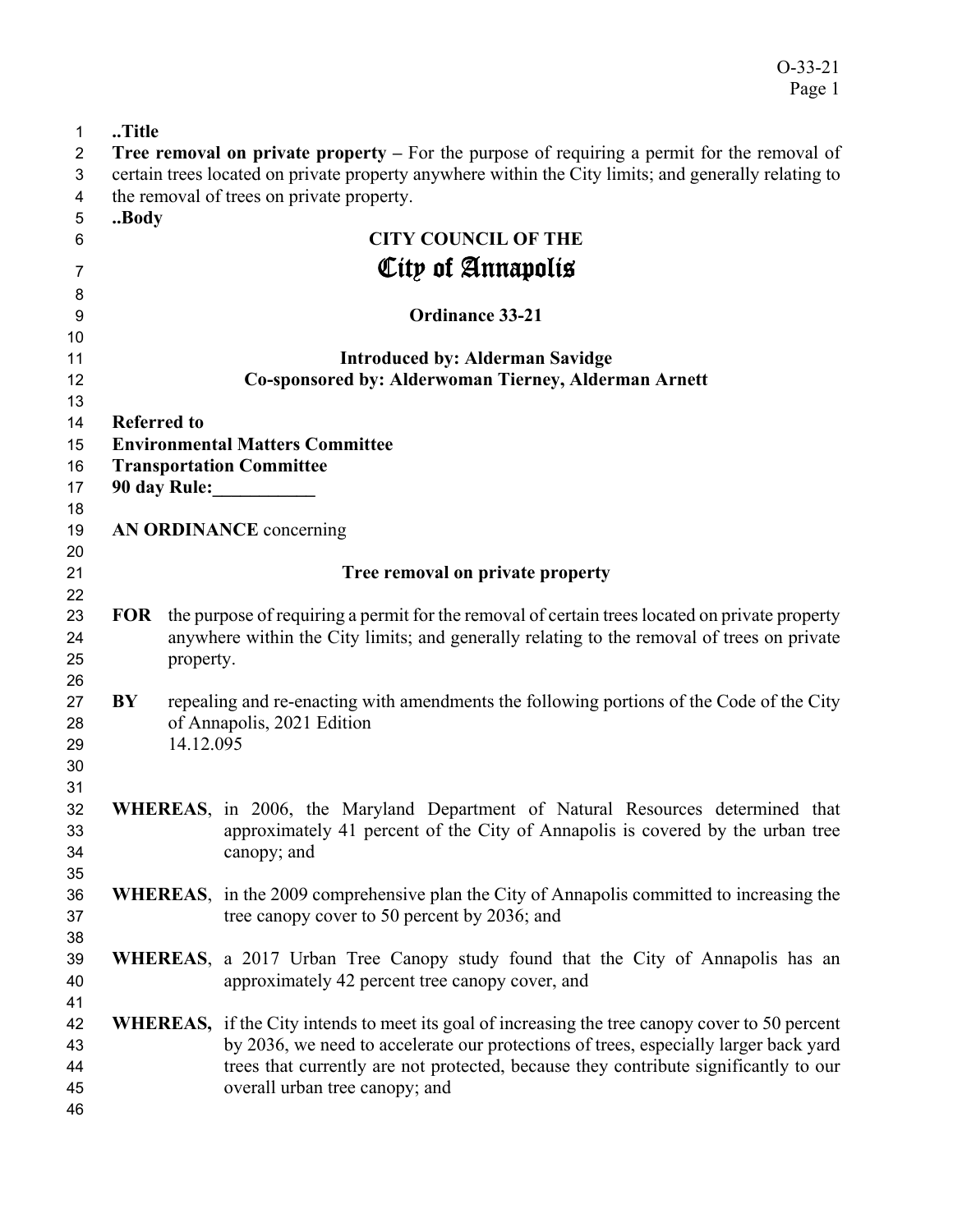- **WHEREAS**, large trees provide a myriad of and substantial benefits to the surrounding area and community.
- **SECTION I: BE IT ESTABLISHED AND ORDAINED BY THE ANNAPOLIS CITY COUNCIL** that the Code of the City of Annapolis shall be amended to read as follows:

## **Title 14 – STREETS, SIDEWALKS AND PUBLIC PLACES**

**Chapter 14.12 - TREES**  

 

## **Section 14.12.095 - Tree conservation area—Tree removal on private property.**

- 13 A. "Tree conservation areas" are established to be the same areas as the legally defined front, 14 side or rear yard setbacks of any residential or commercial property as described in the zoning regulations of the City of Annapolis, which are adjacent to a public right-of-wayAREAS BETWEEN A PUBLIC RIGHT-OF-WAY AND A BUILDING OR STRUCTURE.
- B. 1. WITHIN A TREE CONSERVATION AREA, A PROPERTY OWNER MAY REMOVE TREES THAT ARE LESS THAN FIVE INCHES IN DIAMETER AS MEASURED AT FOUR AND ONE-HALF FEET ABOVE THE GROUND.
- 20 2. Within a tree conservation area, A PROPERTY OWNER MAY NOT REMOVE A no tree greater than five inches in diameter as measured at four and one-half feet above the ground 22 shall be removed except as provided for inWITHOUT FIRST OBTAINING THE NECESSARY PERMIT, AND ONLY IN ACCORDANCE WITH THE REQUIREMENTS 24 OF this section. Within a tree conservation area, the A property owner may remove trees that are less than five inches in diameter as measured at four and one-half feet above the ground. 3. A PROPERTY OWNER MAY NOT REMOVE A TREE GREATER THAN 23" IN DIAMETER AS MEASURED AT FOUR AND ONE-HALF FEET ABOVE THE GROUND, ON PRIVATE PROPERTY OR WITHIN A TREE CONSERVATION AREA, UNLESS THE CITY ARBORIST HAS INSPECTED THE TREE AND FINDS THAT THE TREE IS SHOWING SIGNS OF SIGNIFICANT DECLINE OR REPRESENTS A PUBLIC
- SAFETY HAZARD, THE NECESSARY PERMIT HAS BEEN OBTAINED, AND THE REQUIREMENTS OF THIS SECTION HAVE BEEN SATISFIED. 33 C. A permitTREE REMOVAL PERMITS ARE issued by the Director of Planning and Zoning.
- is required for the removal of any tree greater than five inches in diameter, as measured at four and one-half feet above the ground, located within the tree conservation area. The tree 36 removal permit fee shall be set by resolution of the City Council. Conditions under which 37 such a permit may be issued include but shall not be limited to the following A PERMIT MAY BE DENIED IF SUFFICIENT EVIDENCE HAS NOT BEEN PROVIDED TO, AND CONFIRMED BY, THE CITY ARBORIST, THAT MEETS AT LEAST ONE OF THE CONDITIONS LISTED BELOW:
- 41 1. The tree is dead, dying or diseased, such that fifty percent or more of the crown area is visibly dead;
- 2. The tree is damaged or injured to the extent that it is likely to die or become diseased;
- 3. The removal of the tree will serve the purposes of this chapter or will enhance the health of the remaining trees in the conservation area;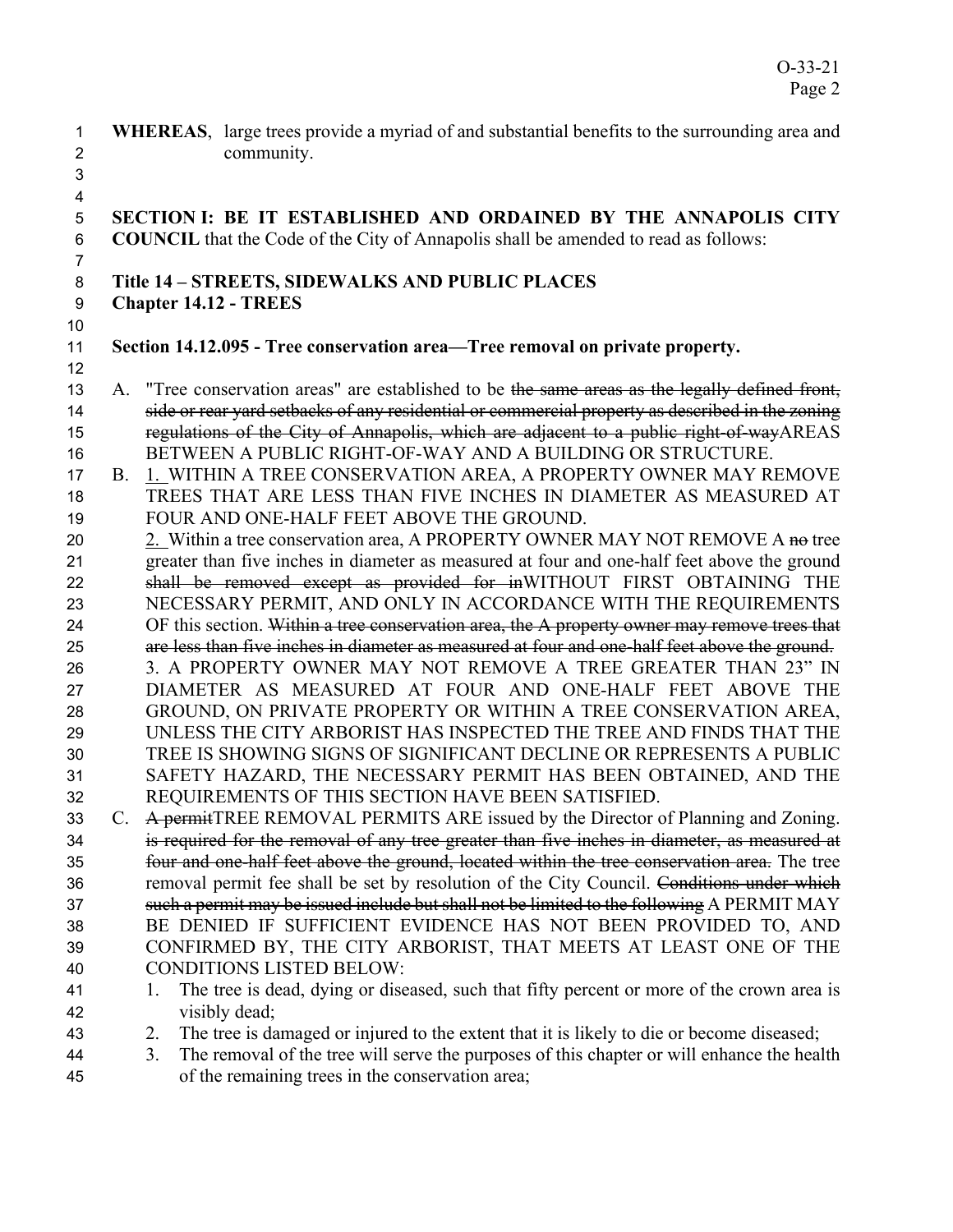- 4. The removal of the tree will avoid or alleviate, mitigate, or reduce a substantial hardship or damage to the property or any structure located thereon; or
- 5. The removal of the tree is consistent with good forestry practices.
- D. A permit shall not be required for public utilities to remove trees situated in proximity to overhead or underground facilities or in case of any emergency in which failure to remove a tree is likely to cause imminent damage to public or private property, as used herein, the term "public utilities" means any "public service company" as defined in the Public Utilities Article, Section 1-101, of the Annotated Code of Maryland, or its successor statutes; or in case of any emergency in which failure to remove a tree is likely to cause imminent damage to public or private property.
- 11 E. In issuing a permit, the Director of Planning and Zoning DEPARTMENT may SHALL, in its discretion, require that replacement tree(s) be planted.. The size, location and variety of any replacement tree may be required by the Director of Planning and Zoning, solely at his or her discretion, to reestablish the visual character and environmental benefits afforded by the trees that were removed, AND TO MITIGATE ANY SUCH REMOVAL. REPLACEMENT TREES SHALL BE A NATIVE SPECIES UNLESS OTHERWISE APPROVED BY THE DEPARTMENT. Replacement as follows shall be deemed conclusively to be a reasonable exercise of such discretion:
- 

| Removed tree                                          | Replacement Tree(s) |
|-------------------------------------------------------|---------------------|
| $5-10$ " Diameter breast height (dbh)                 | 1 tree              |
| $10.1 - 1520$ " Diameter breast height (dbh)          | 2 trees             |
| Greater than 15.1-20-23" DIAMETER BREAST HEIGHT (DBH) | 3 trees             |
| <b>GREATER THAN 23"</b>                               | 14 TREES            |

- F. TREES REMOVED WITHIN THE TREE CONSERVATION AREA.
- 1. If the tree conservation area is insufficient in size to accommodate more than one replacement tree or if it is undesirable to plant appropriate replacement trees (as determined by the Department of Planning and Zoning, in its sole discretion), then the issuance of the permit shall be conditioned upon the approval by the Director of Planning and Zoning of a planting plan, developed by the owner, to plant replacement trees in another location approved by the Department of Planning and Zoning.
- F. 2. The tree conservation area shall be the first priority for replacement of removed trees as required under the preceding subsection. Alternate planting sites, in order of preference, are:
- $\pm$ (a) An area on the property adjacent to any public right-of-way other than the tree conservation area;
- 33  $\frac{2(6)}{2}$  An area within any adjacent public right-of-way;
- 34  $\frac{3}{2}(c)$  Any other public property;
- 35 4.(d) Any property with a conservation designation (e.g.: property reserved as part of the subdivision process; property within the critical area; etc.);
- 37  $\frac{5}{6}$  Any other appropriate area.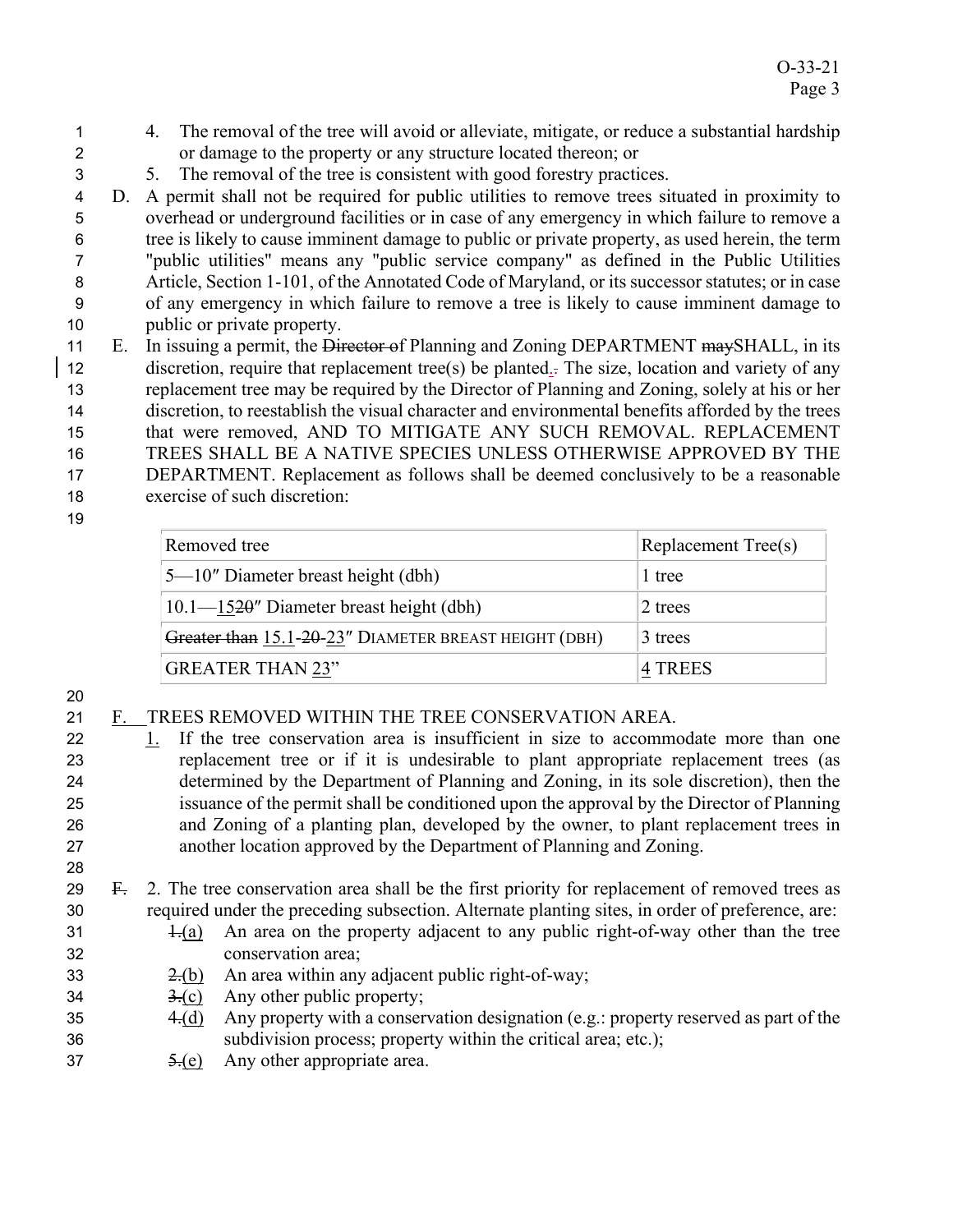If no alternative planting site can be located, a fee equivalent to the in-ground cost of planting replacement trees shall be paid by the permit applicant to the City, which shall plant an equivalent number of trees in an appropriate location within one year.

- G. THE FOLLOWING SHALL APPLY FOR TREES GREATER THAN 23" REMOVED OUTSIDE OF THE TREE CONSERVATION AREA:
- 1. IF THE AREA WHERE THE TREE WAS REMOVED IS INSUFFICIENT IN SIZE TO ACCOMMODATE MORE THAN ONE REPLACEMENT TREE OR IF IT IS UNDESIRABLE TO PLANT APPROPRIATE REPLACEMENT TREES (AS DETERMINED BY THE DEPARTMENT OF PLANNING AND ZONING, IN ITS SOLE DISCRETION), THEN THE ISSUANCE OF THE PERMIT SHALL BE CONDITIONED UPON THE APPROVAL BY THE DIRECTOR OF PLANNING AND ZONING OF A PLANTING PLAN, DEVELOPED BY THE OWNER, TO PLANT REPLACEMENT TREES IN ANOTHER LOCATION APPROVED BY THE DEPARTMENT OF PLANNING AND ZONING.
- 2. THE AREA WHERE THE TREE WAS REMOVED SHALL BE THE FIRST PRIORITY FOR REPLACEMENT OF REMOVED TREES AS REQUIRED UNDER THE PRECEDING SUBSECTION. ALTERNATE PLANTING SITES, IN ORDER OF PREFERENCE, ARE:
- (a) AREAS WITHIN THE 100' BUFFER, AS APPROVED BY THE DEPARTMENT
- (b) OPEN AREAS NEAR A STREAM OR WETLAND
- (c) ANY PROPERTY WITH A CONSERVATION DESIGNATION (E.G.: PROPERTY RESERVED AS PART OF THE SUBDIVISION PROCESS; PROPERTY WITHIN THE CRITICAL AREA; ETC.); OR
- (d) ANY OTHER APPROPRIATE AREA.
- IF NO ALTERNATIVE PLANTING SITE CAN BE LOCATED, A FEE EQUIVALENT TO 27 THE IN-GROUND COST OF PLANTING REPLACEMENT TREES SHALL BE PAID BY THE PERMIT APPLICANT TO THE CITY, WHICH SHALL PLANT AN EQUIVALENT NUMBER OF TREES IN AN APPROPRIATE LOCATION WITHIN ONE YEAR.
- 30 GH-A property owner shall replace any tree removed without a permit according to the replacement standard in Subsections (E) and (F) of this section. The site, location and variety of such replacement trees shall be reviewed and approved by the Director of Planning and Zoning in accordance with the standards set forth herein.
- HI. ENFORCEMENT
- 1. A Violation of this section shall be a municipal infraction punishable by a fine as established by resolution of the City Council for each tree greater than five inches in diameter at 4.5 feet above the ground removed from the tree conservation area without a permit, AND FOR EACH TREE GREATER THAN 23" IN DIAMETER AT 4.5 FEET ABOVE THE GROUND REMOVED ANYWHERE WITHIN THE CITY LIMITS WITHOUT A PERMIT. In addition, the Director of Planning and Zoning may revoke 41 any permit issued under this section and/or issue an order stopping further tree removal whenever the director or designee determines that such action is necessary to accomplish the purpose of this section.
- 2. IF A TREE CARE OR ARBORIST CONTRACTOR VIOLATES THE PROVISIONS OF THIS SECTION MORE THAN TWO TIMES IN A 12-MONTH PERIOD, NO PERMITS SHALL BE ISSUED TO THAT CONTRACTOR, AND NO PERMIT